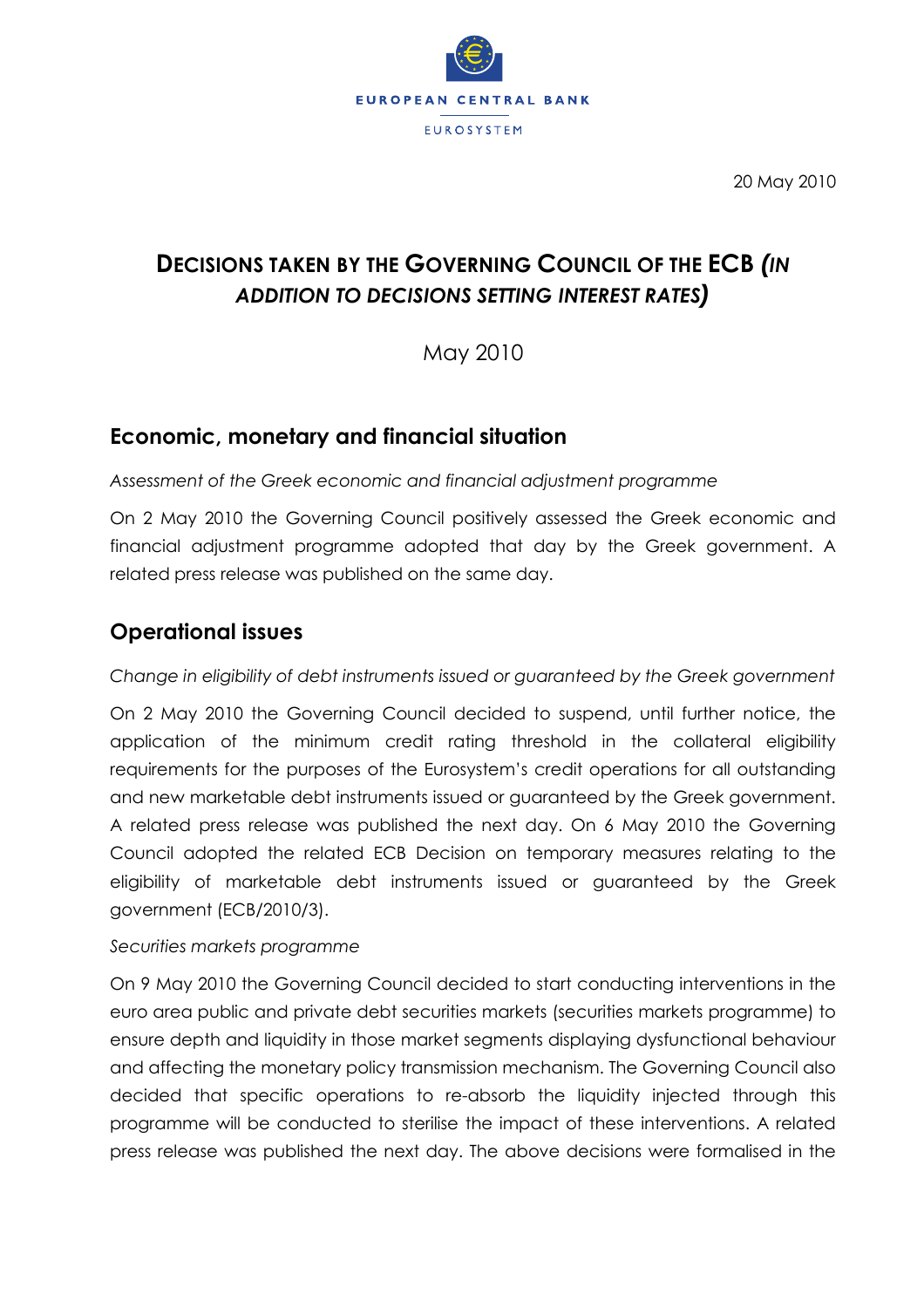ECB Decision establishing a securities markets programme (ECB/2010/5) adopted by the Governing Council on 14 May 2010.

#### *Changes to the monetary policy operational framework*

On 9 May 2010 the Governing Council decided to adopt a fixed rate tender procedure with full allotment in the regular three-month longer-term refinancing operations to be allotted on 26 May and 30 June 2010. A related press release was published the next day.

#### *Supplementary longer-term refinancing operation*

On 9 May 2010 the Governing Council decided to conduct a supplementary six-month longer-term refinancing operation with full allotment on 12 May 2010, at a rate which will be fixed at the average minimum bid rate of the main refinancing operations over the life of this operation. A related press release was published the next day.

#### *Reactivation of US dollar liquidity-providing operations*

On 9 May 2010 the Governing Council decided to re-establish temporary US dollar liquidity swap facilities with the Federal Reserve System, in coordination with the Bank of Canada, the Bank of England, the Swiss National Bank and, as from 10 May, the Bank of Japan. The Governing Council also decided to resume US dollar liquidity-providing operations at terms of seven and 84 days which take the form of repurchase operations against collateral eligible for use in ECB operations and will be carried out as fixed rate tenders with full allotment. Two related press releases were published the next day.

#### *ECB Decision on the management of pooled bilateral loans for the benefit of Greece*

On 10 May 2010 the Governing Council adopted the ECB Decision concerning the management of pooled bilateral loans for the benefit of the Hellenic Republic and amending Decision ECB/2007/7 concerning the terms and conditions of TARGET2-ECB (ECB/2010/4) whereby the ECB extends its list of customers to include central governments of the European Union Member States and public entities designated by such central governments to act on their behalf.

### **Payment systems and market infrastructure**

#### *TARGET Annual Report 2009*

On 14 May 2010 the Governing Council took note of the TARGET Annual Report 2009. The report provides background information on TARGET and describes its performance and the main developments that took place in 2009. It was published on 18 May 2010 on the ECB's website.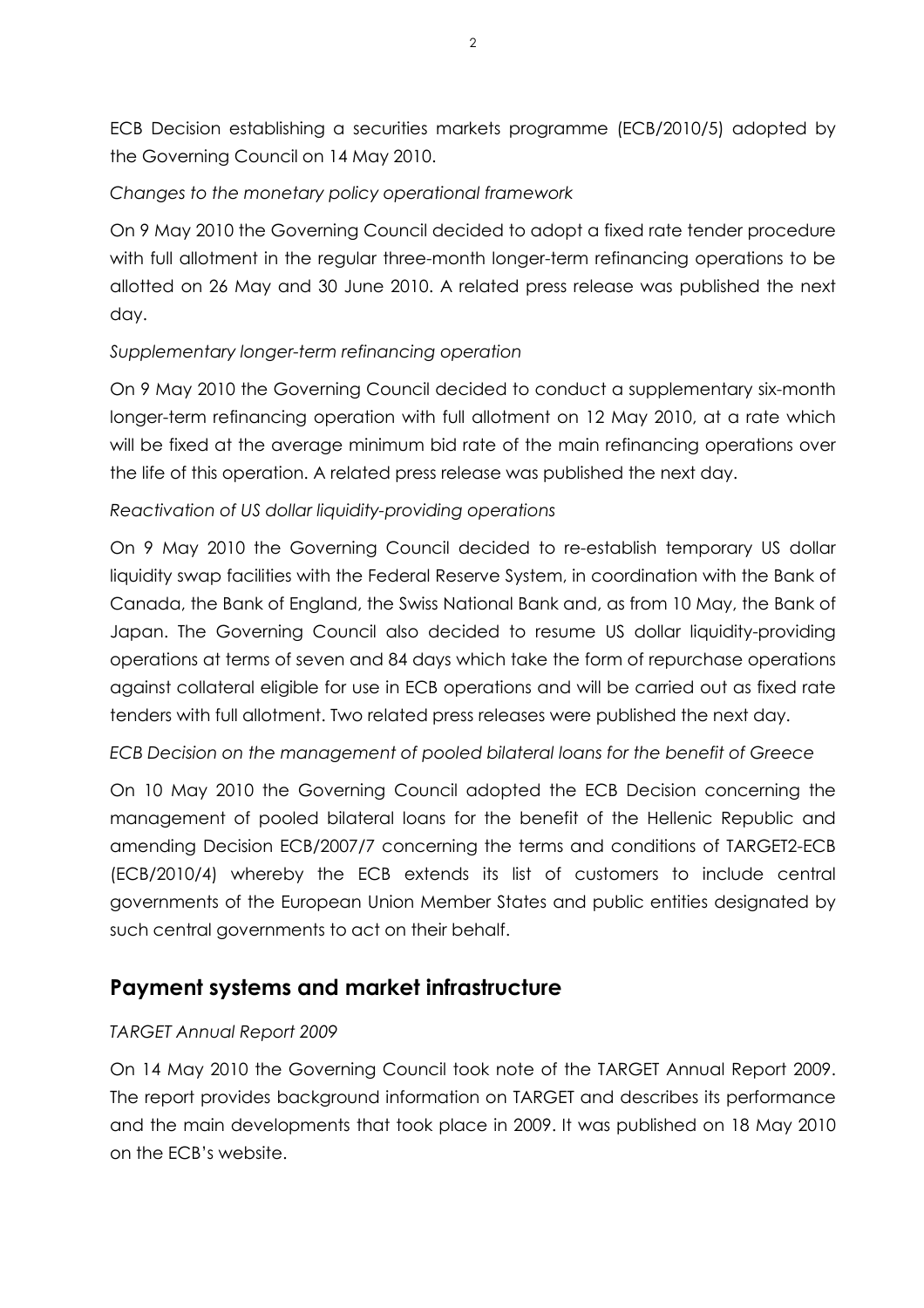### **Financial stability and supervision**

#### *Financial Stability Review - June 2010*

On 20 May 2010 the Governing Council authorised the publication of the "Financial Stability Review – June 2010". The review provides a comprehensive assessment of the capacity of the euro area financial system to absorb adverse disturbances and examines the main sources of risks to and vulnerability of financial system stability. The review will be published on the ECB's website on 31 May 2010.

## **Advice on legislation**

*ECB Opinion on an amendment to the rules governing Narodowy Bank Polski's provision against foreign exchange rate risk*

On 21 April 2010 the Governing Council adopted this opinion at the request of the President of Narodowy Bank Polski (CON/2010/32).

*ECB Opinion on private insurance supervision, the establishment of a private life insurance guarantee fund and other provisions for Greece*

On 23 April 2010 the Governing Council adopted this opinion at the request of the Greek Ministry of Finance (CON/2010/33).

*ECB Opinion on debt arrangements for over-indebted individuals in Greece*

On 23 April 2010 the Governing Council adopted this opinion at the request of the Greek Ministry of Economy, Competitiveness and Shipping (CON/2010/34).

*ECB Opinion on additional financial stability measures in Estonia*

On 26 April 2010 the Governing Council adopted this opinion at the request of the Estonian Ministry of Finance (CON/2010/35).

*ECB Opinion on a Greek draft law on restoring fairness in taxation and addressing tax evasion*

On 30 April 2010 the Governing Council adopted this opinion at the request of the Greek Ministry of Finance (CON/2010/36).

*ECB Opinion on an amendment to the rules securing the continuation of office of the President of Narodowy Bank Polski*

On 7 May 2010 the Governing Council adopted this opinion at the request of the Marshal of the Polish Parliament (CON/2010/37).

*ECB Opinion on new coin and banknote denominations in Sweden*